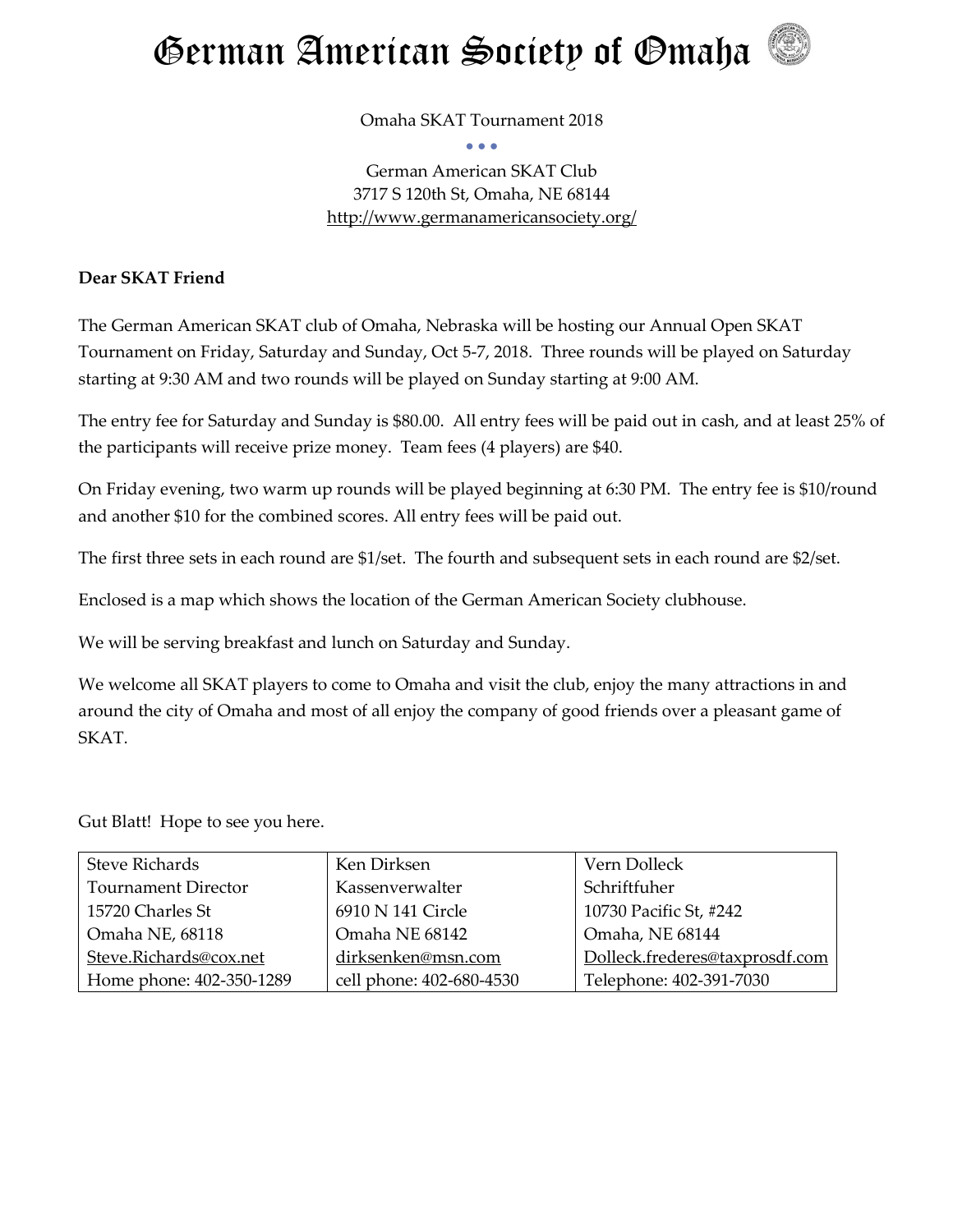#### • • •

### Timeline

### Friday

- 5:00 PM Registration
- 6:30-8:00 PM Round 1
- 8:30-11:00 PM Round 2
- Deal cards at 6:30PM, Dinner may be purchased from the Keller night menu from 5:00 PM until 7:45 PM.

# Saturday

- 8:00-9:00 AM Registration, Coffee and continental breakfast
- 9:30-12:00 AM Round 1
- 12:00-12:30 Lunch
- 12:30-3:00 PM Round 2
- 3:30-6:00 PM Round 3

# Sunday

- 8:00 AM Club open Coffee and continental breakfast
- 9:00-11:15 AM Round 4
- $\bullet$  11:15-12:00 Lunch
- 12:00-2:15 PM Round 5
- 3:00-3:30 Awards